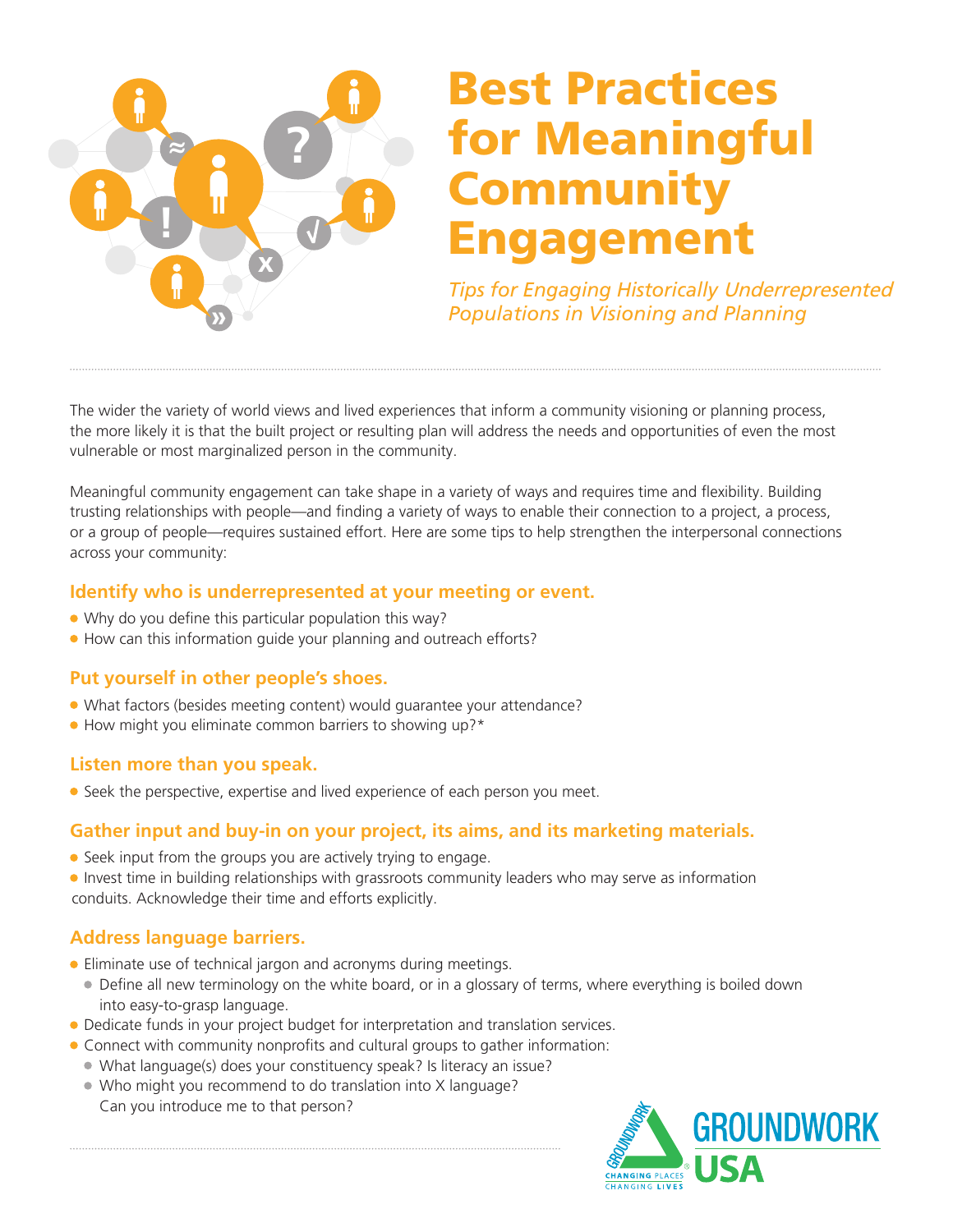### **Be thoughtful about location of meetings and events.**

- Can everyone get there easily via public transit, especially by bus?
- If is the location "neutral" or known to be the "turf" of a particular group?
- Is the venue familiar and accessible to everyone involved?

#### **Get creative in defining what "engagement" looks and feels like.**

- Meetings are just one way of gathering people and exchanging information.
- Create a multitude of ways for people to get involved.
- Hands-on activities—a river cleanup or a playground build—get people working side-by-side, sharing an experience, meeting and speaking with one another.

#### **Tap existing networks to spread the word.**

- Published public notices may follow the letter of the law, but they can never replace intentional outreach or one-to-one engagement.
- Word of mouth is time-tested and never goes out of style!
- Invest time in connecting with member organizations to multiply your reach.

#### **Provide food and child care at all events.**

- Publicize these offerings in your outreach.
- **Create ways for children to contribute and participate in the process, too.**

### **Verbally and publicly acknowledge citizen distrust and historical patterns of decision making that is not reflective of previously gathered public input.**

- If you name it and own it, you set the tone for open conversation.
- Demonstrate you are willing to engage honestly and without hard feelings.

#### **Manage expectations by being up front and honest.**

- Let participants know all the "non-negotiables" up front.
- Be transparent in describing your team's roles and responsibilities, capacities and limitations, especially time and financial constraints.
- Don't solicit input if there's no opportunity to influence a decision already made!

# **Take time to establish "rules of engagement," sourced from stakeholders in the room.**

- Build stakeholder ownership of the process from the beginning, and warm up the room and the voices within it.
- Establish shared culture and norms regarding expectations for participation, boundaries for folks who might take more "air time," and permission for those who tend to say less in a group setting.

**Ensure your team's manner and practice reflect core principles** of inclusiveness, equity, justice, reliability, respect, transparency, cultural competence, and active listening.

**Make it right** when something goes wrong. When receiving feedback about meeting format, or something said or unsaid, be gracious. Validate the concerns of the messenger, and make a verbal correction or acknowledgement in real time.

\**See next page for Commonly Cited Reasons Why People Don't Show Up.*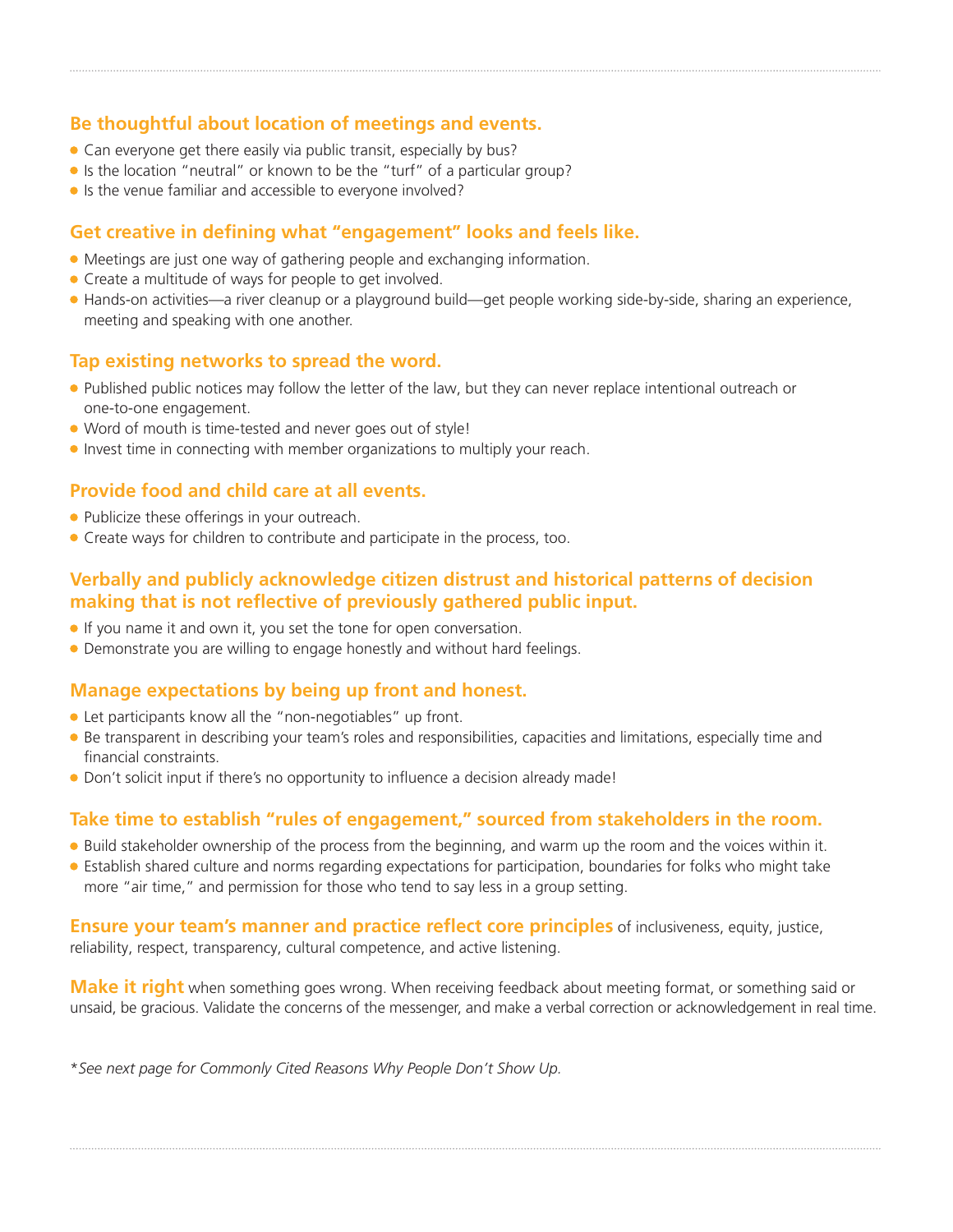# Commonly Cited Reasons Why People Don't Show Up

# *Insights from the Field on Engaging* Historically Underrepresent*ed* Groups *in Visioning and Planning*

A key step in preparing to lead a community visioning and planning process, along with cultural competency training, includes educating yourself and your team about possible reasons why people don't show up at public meetings or participate in planning processes. Practitioners interviewed by the Groundwork USA team shared the following commonly cited reasons for not showing up:

- Lack of knowledge of the political system
- **Previous negative community engagement experience**
- Historical patterns of municipal decisions not reflecting community input, broken promises made by political candidates, or both, resulting in reinforced distrust of government and institutions
- Economic barriers; needing to focus on basic needs of self and family
- Not seeing one's own culture or identity reflected in meeting format or content
- **•** Fear of being judged, unsafe, or unwelcome
- **Transportation barriers**
- Childcare needs
- Spiritual beliefs and practices
- **Immigration status**
- Meeting time or date does not consider work schedules, religious holidays, meal times, or other family needs

While not definitive, these perspectives are valid and should be taken into account when planning a meeting or gathering of any kind.